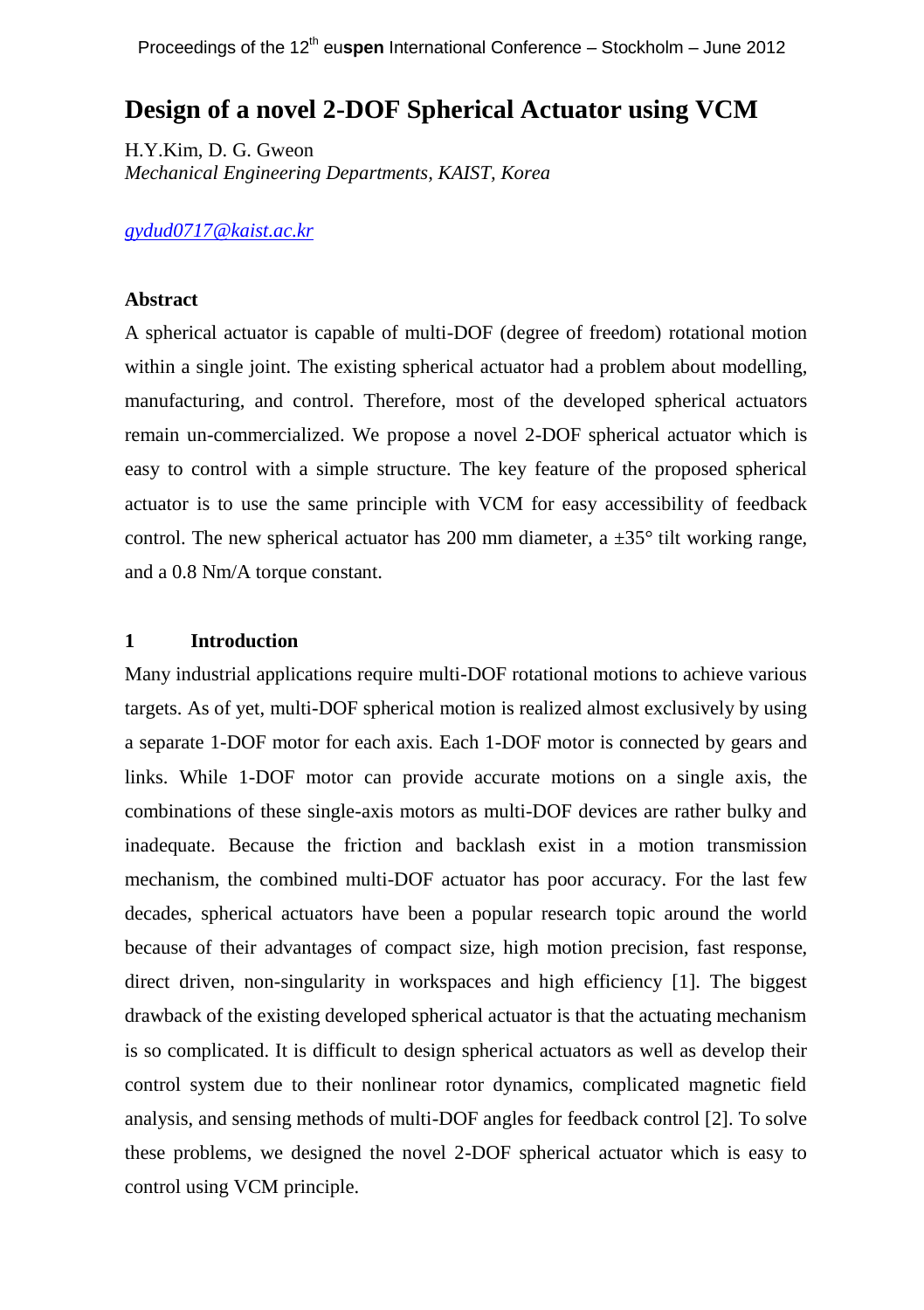# **2 Concept of the Proposed 2-DOF Spherical Actuator**

The proposed spherical actuator aims to overcome the drawbacks of the existing spherical actuators. Therefore, we plan to solve these problems using a new concept. The new concept is based on the ideas of VCM. There are two types in VCM actuation. One is a moving magnet and the other is moving coil type. Considering a moving mass and heat generation, moving coil type has many advantages compared with moving magnet type. Moving coil type gives the light mass and low heat generation to the spherical actuator. Therefore, we decided to design a stator using magnets and yokes.

### **2.1 Stator**

The stator consists of three parts: outside yoke, inside yoke, and magnet. Fig. 1(a) shows the stator components. The yoke is to improve the performances of the actuator. It is important that the air gap flux density is constant and at a high value. Therefore, the yoke should be designed to satisfy the above two conditions. The stator is divided into four segments for manufacturing. Fig. 1(b) shows cross-section of a quarter of the stator.



### **2.2 Rotor**

Fig. 3 shows the proposed rotor. The rotor consists of four coil bobbins. Each coil bobbin is connected with a center ring. The center ring is connected with a guide and a sensing mechanism and has 2-DOF tilt motion.



Figure 3 the proposed rotor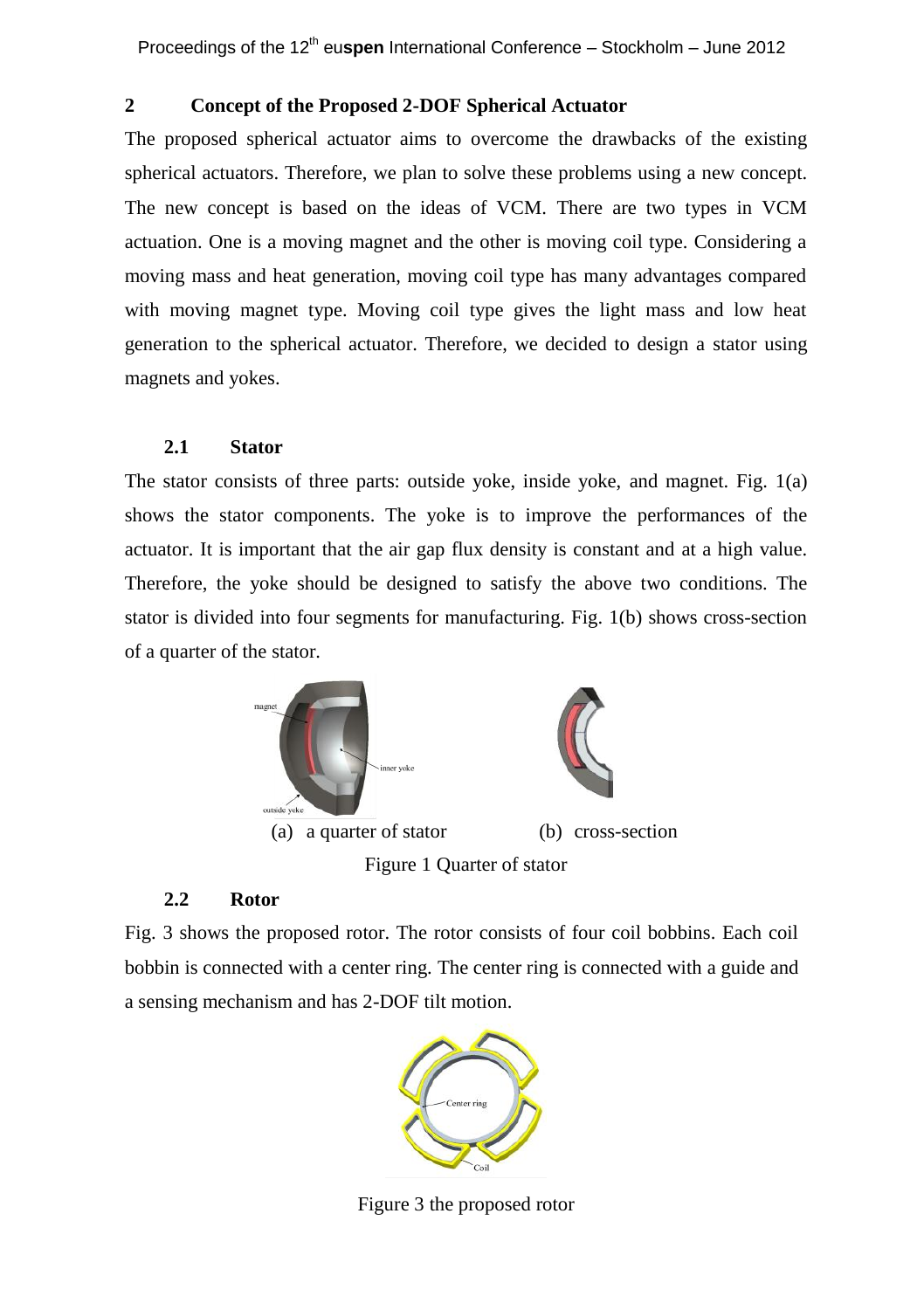## **2.3 Actuation principle**

Fig. 3 shows the proposed rotor. The rotor consists of four coil bobbins. Each coil bobbin is connected with a center ring. Fig. 4 shows the cross section of the rotor with the stator. The principle of the torque generation is presented easily. There are uniform magnetic flux in the between a magnet and an inner yoke. If the currents flow through the coil, the coil generates the force and the actuator becomes rotating. When the rotor is placed the maximum tilt position, the coil bobbin should not contact with any parts of the stator. In other words, the height of bobbin mentioned earlier has enough space.



(a) cross section with stator (b) Lorentz force Figure 4 Cross section of the actuator

### **2.4 Sensing and guide mechanism**

The sensing and guide mechanism is placed at the inside of the actuator. Because the inside of the actuator is empty, the sensing and guide mechanism is installed at the inside of the actuator easily. Basically, the proposed sensing and guide mechanism is using a principle of the gimbal system. A gimbal is a pivoted support that allows the rotation of an object about a single axis. The Fig. 5 shows the proposed guide mechanism.